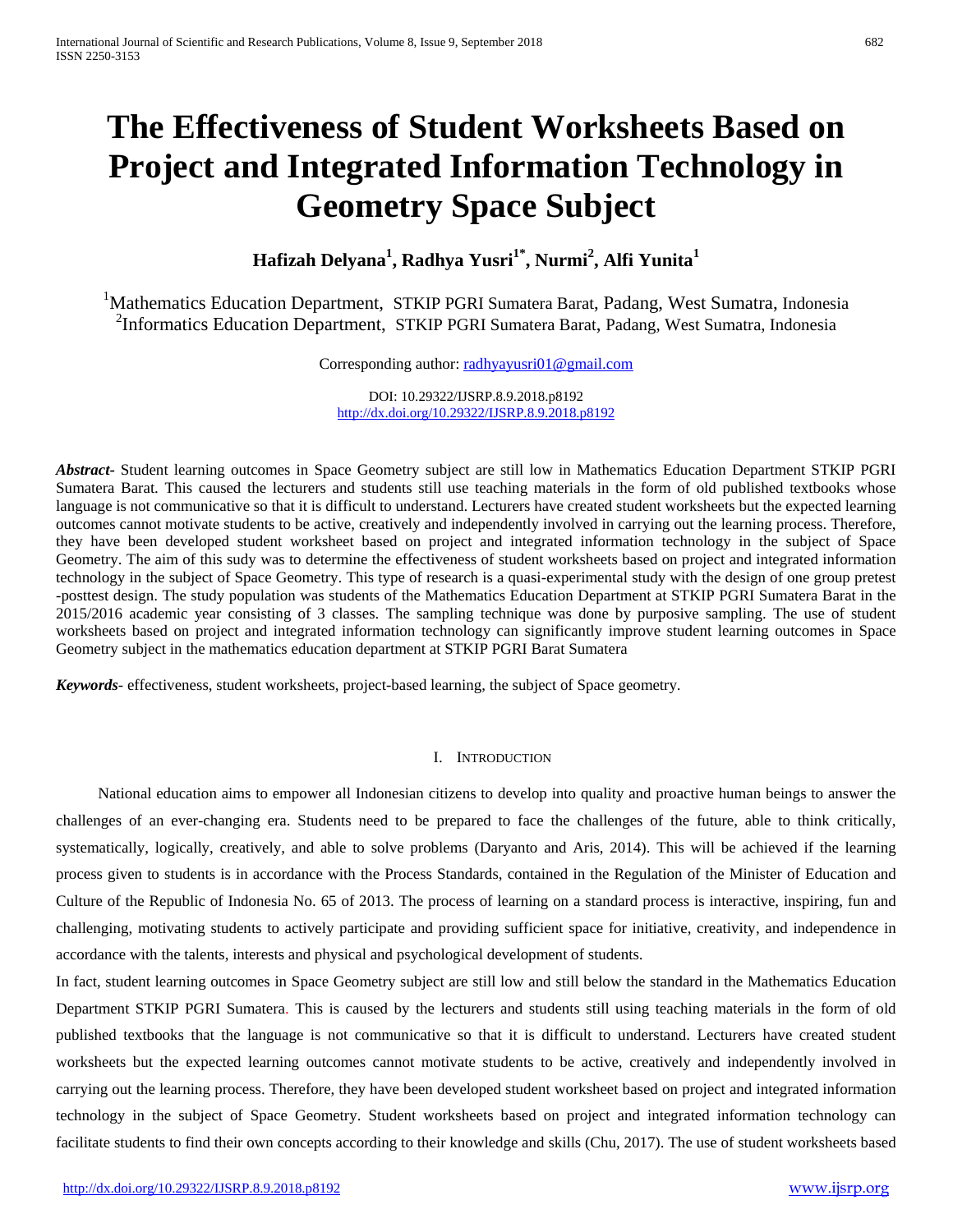on proyec can encourage the creation of independent, interactive, inspirational, challenging, and motivating students in the learning process and will make learning more effective and efficient (Erkul and Kargin, 2014). The aim os study was to determine the effectiveness of student worksheets based on project and integrated information technology in the subject of Space Geometry.

### II. METHODS

This type of research is a quasi-experimental study with the design of one group pretest-posttest design. The study population was students of the Mathematics Education department at STKIP PGRI Sumatera Barat in the 2015/2016 academic year consisting of 3 classes. The sampling technique was done by purposive sampling. Data analysis techniques learning outcomes about the effectiveness student worksheets based on project and integrated information technology, with the formulation:

$$
t = \frac{M_d}{\sqrt{\frac{\sum X^2 d}{N(N-1)}}}
$$

III.

IV. Tests are carried out with reject criteria if, with a significance level of 0.05 (Arikunto, 2005)

V.

## III. RESULTS AND DISCUSSION

Student worksheets based on project and integrated information technology in the subject of Space Geometry are arranged based on the stages contained in Project Based Learning. Student worksheets consist of 6 learning activities with Prisma and Limas material. This student worksheet discusses the properties, elements, networks, volume, and area of building space. Each section examines the results of the answers, students involve the Wingeom software to get problem-solving. Students find it easier to understand the nature of space and make networks build space after they are taught using Wingeom software.

Project-based learning steps: a. Start with the Essential Question. b. (Design a Plan for the Project c. Create a Schedule. Monitor the Students and the Progress of the Project. Assess the Outcome. Evaluate the Experience. This research was conducted on the subject of prism by discussing the characteristics and prism elements, prism nets, and volume and area of prism The study was conducted in 5 (five) meetings. The implementation of learning began by giving a pretest to determine the level of students' understanding of the material to be studied then students were divided into small groups Furthermore, at the second meeting held in a computer laboratory and students learn to use student worksheets with material and prism elements, students are given problems on the basic questions, students are asked to design project implementation, to evaluate their work. third meeting Working in groups can improve their way of thinking can not solve the problem better (Sudjana, 2002). Students emphasize their work and others respond and ask questions, then the lecturer gives reinforcement. At the end of the meeting, posttes were given to students who followed the geometry of space geometry. Posttest results can be seen in Table 1

Table 1. Results of pre-test and test post

| Type of test | Mean  |       | ⊿max | ∧min |  |  |
|--------------|-------|-------|------|------|--|--|
| Pre-Test     | 51.52 | 40.09 |      | 25   |  |  |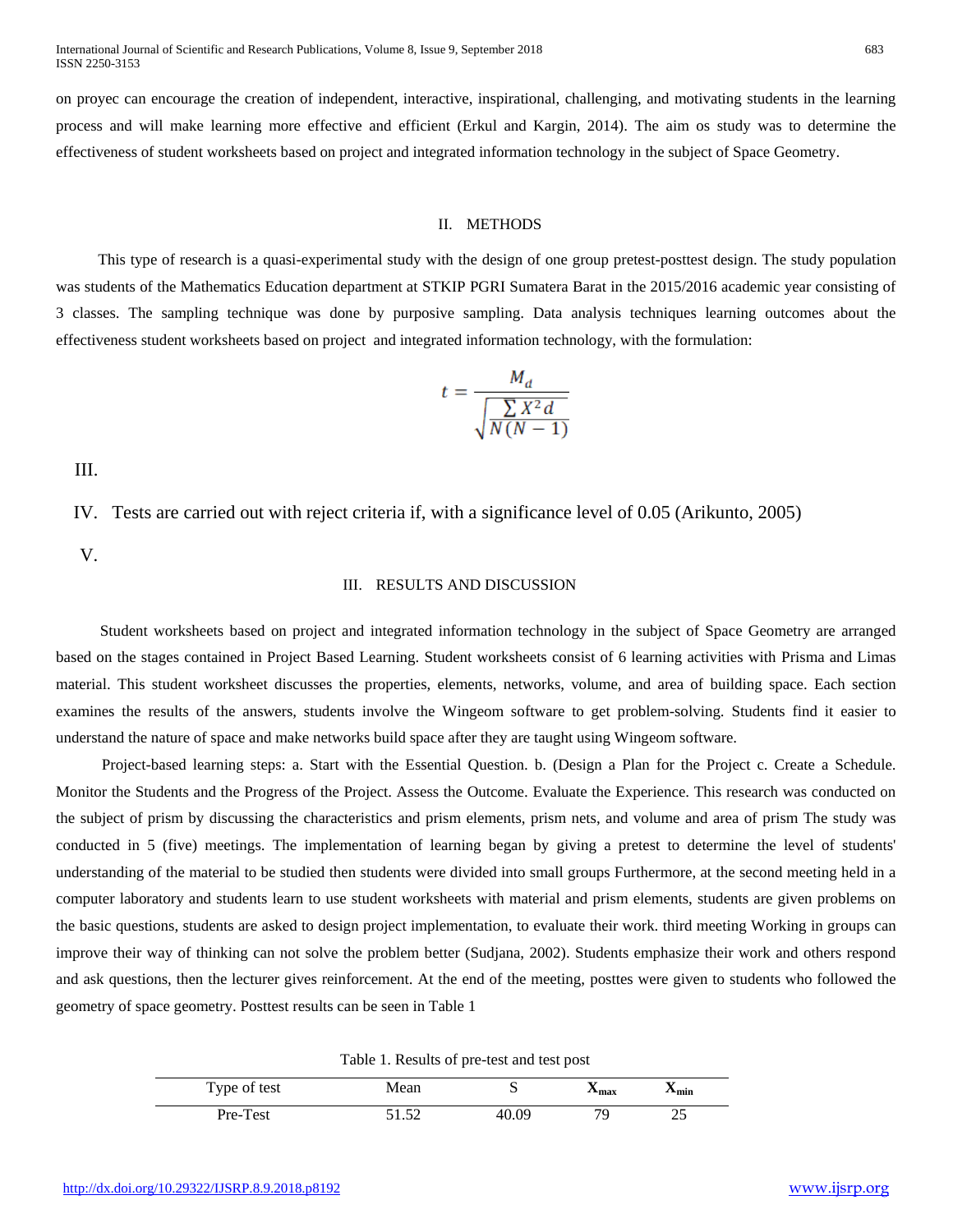|  | Post-test | 73.95 | 61.3 | 86 | 60 |
|--|-----------|-------|------|----|----|
|--|-----------|-------|------|----|----|

Calculation performed by test, the value of  $t = 5.12$  with N = 23 and  $\alpha a = 0.05$ , while  $t_{table} = 1.68$ . If the value of  $t_{table}$  then H<sub>0</sub> is rejected. So it can be concluded that the average student learning outcomes are better than the average student learning outcomes before using project-based student worksheets and integrated information and communication (Figure 1).





Figure 1. Results of student answers

Based on Figure 1, it can be seen that students have not been able to restate a concept and apply concepts or algorithms in problem-solving. Furthermore, in the posttest answers students have begun to be able to use formulas. This is due to the use of student worksheets based on project and integrated information technology. This student worksheet can help students add information about concepts learned through learning activities systematically and be able to enhance students' creativity and critical thinking (Garcia, 2016). The effectiveness test of student worksheets based on Mastery learning in Genetics subject can improve student learning outcomes (Megahati and Yanti, 2017).

Project-based learning is a systematic learning method that is able to involve students to improve their knowledge and skills through a structured process, real and rigorous experience designed to produce a product (Ravits, 2008). Student worksheets based on project and integrated information technology facilitate students to find their own concepts in accordance with their knowledge and skills (Chu, 2017). The use of student worksheets based on project can encourage the creation of independent, interactive, inspirational, challenging, and motivating students in the learning process and will make learning more effective and efficient (Ergul and Kargin, 2014). Project-based learning can improve cognitive abilities and skills of students in the learning process (Sart, 2014). The use of teaching materials based on project-based learning can make students actively and enthusiastically involved in following the learning process (Habok and Nagy, 2016).

#### IV. CONCLUSION

The use of student worksheets based on project and integrated information technology can significantly improve student learning outcomes in Space Geometry courses in the mathematics education program STKIP PGRI Sumatera Barat.

#### ACKNOWLEDGMENTS

Researchers would like to thank all parties who have helped conduct the research. Especially to the DIKTI DRPM who have funded this research with the contract number: 3 / E / KPT / 2018 January 16, 2018.